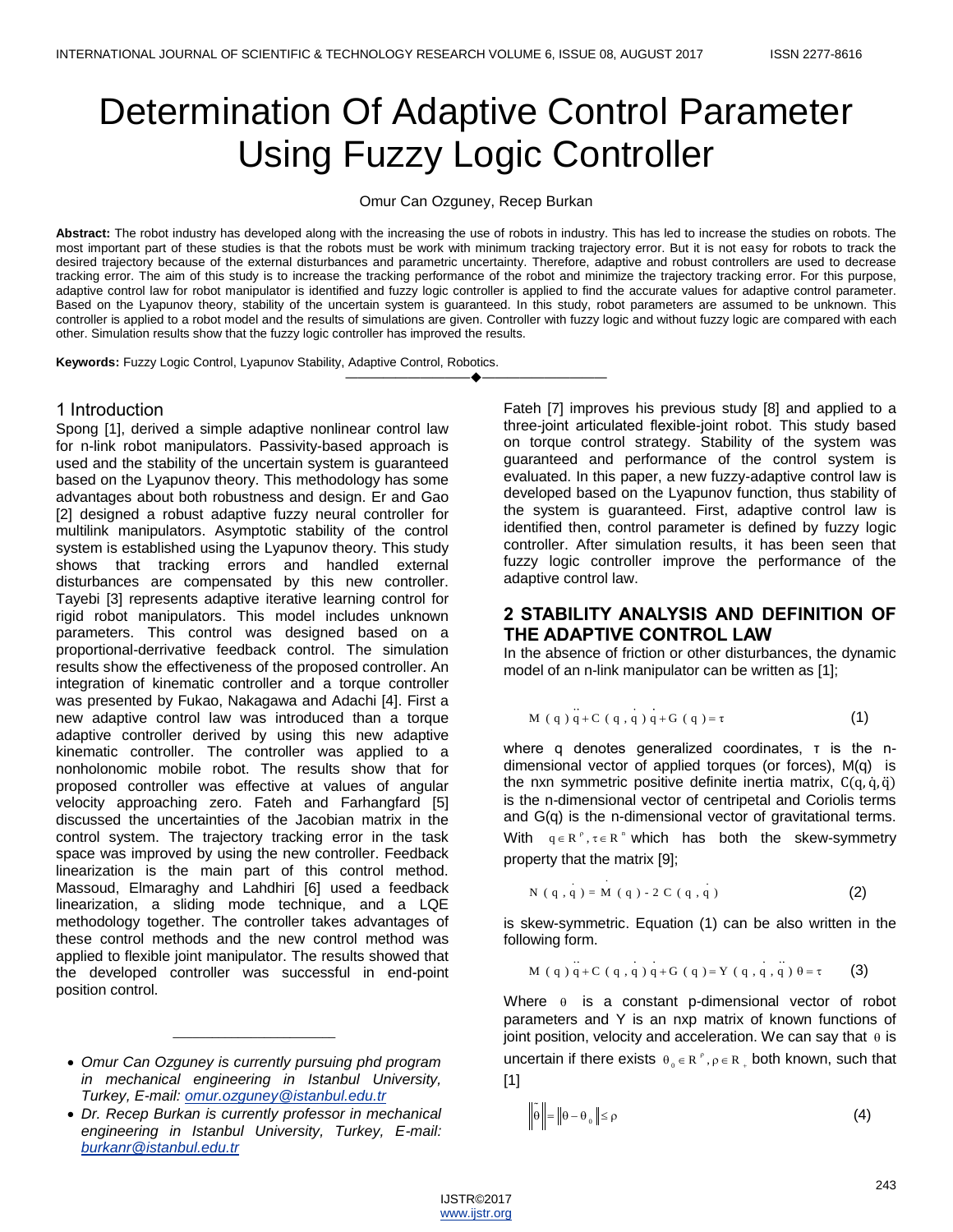As distinct to similar study [10],  $\theta$  and  $\rho$  are unknown. The nominal control vector  $\tau_{\mathfrak{g}}$  is described as [1];

$$
\tau_0 = M_0(q) a + C_0(q, q) v + G_0(q) - K_p r
$$
  
= Y (q, q, q, q, q, q)  $\theta_0 - K_p r$  (5)

The quantities v, a and r is defined as;

$$
v = qd - \Lambda \tilde{q} ; a = v ; r = q + \Lambda \tilde{q} ; \tilde{q} = q - qd
$$
 (6)

Where  $K_D$  and  $\Lambda$  are positive definite matrix and  $q^d$  is reference trajectory. The control input  $\tau$  is defined in terms of the nominal control vector  $\tau_{\scriptscriptstyle 0}$  as [1];

$$
\tau = \tau_0 + Y (q, q, v, a) u
$$
  
= Y (q, q, v, a) (\theta\_0 + u) - K\_p r

Where u is an additional control input. Substituting eq. (7) into eq. (1) it can be define;

M (q) r + C (q, q) r + K<sub>p</sub> r = Y (q, q, v, a) 
$$
\tilde{\theta}
$$
 + u) (8)

Based on these definitions, the following theorem is given.

Theorem 1: [1]

$$
\mathbf{u} = \begin{cases}\n-\hat{\rho} \frac{\mathbf{Y}^{\mathrm{T}} \mathbf{r}}{\|\mathbf{Y}^{\mathrm{T}} \mathbf{r}\|} & \text{if} \quad \|\hat{\rho} \mathbf{Y}^{\mathrm{T}} \mathbf{r}\| > \varepsilon \\
-\frac{\hat{\rho}^2}{\varepsilon} \mathbf{Y}^{\mathrm{T}} \mathbf{r} & \text{if} \quad \|\hat{\rho} \mathbf{Y}^{\mathrm{T}} \mathbf{r}\| \le \varepsilon\n\end{cases}
$$
\n(9)

and choose  $\hat{\rho}$  and  $\varepsilon$  according to;

$$
\hat{\rho} = L \left\| \mathbf{Y}^{\mathrm{T}} \mathbf{r} \right\|
$$
\n
$$
\hat{\epsilon} = -1 \epsilon
$$
\n(10)

The control law (7) is continuous and the closed loop system is globally convergent, i.e., the position and velocity tracking errors, q̃, and  $\dot{q}$ , respectively, converge asymptotically to zero while all signals remains bounded.

### **Proof [1]:**

The stability of the system is guaranteed by using the Lyapunov function. The following part of this study is given in [1].

## 3 FUZZY LOGIC CONTROLLER

There are several studies related with fuzzy logic controller.[11],[12],[13],[14]. There are several vague linguistic expressions (small, medium,large) can be expressed as by membership functions. These membership functions are triangular, trapezoidal or bell curved shape. (Fig. 1). They take the values between [0,1].



*Fig. 1. Different shapes of membership functions [15]*

There are three steps of the fuzzy logic control. In the Fuzzification stage, membership functions are defined for the variables. Thus, certain values are converted to fuzzy values. The second stage is the rule evaluation step. The rules have been prepared based on the knowledge of the system. And the output of the system is decided by the input of the system. And the final part is the defuzzification step. In this part, fuzzy values converted to certain values. Fuzzy Logic Controller has three inputs and one output. These are errors of joints (e1,e2,e3), and control parameter (L) respectively. Linguistic variables which implies inputs and output have been classified as: NONE, NB, NS, Z, PS, PB, PONE. Inputs and output are all normalized in the interval of [0, 1] as shown in Fig.2



*output (L)*

The linguistic labels used to describe the Fuzzy sets were "Negative One" (NONE), "Negative Big" (NB), "Negative Small" (NS), "Zero" (Z), "Positive Small" (PS), "Positive Big" (PB), "Positive One" (PONE). The fuzzy control rule is in the form of:IF e=Ei and de=dEj THEN  $L = L(i,j)$ , These rules are written in a rule base look-up table which is shown in Table 1

*TABLE 1 DECISION TABLE (L)*

| $e1$ \e2\<br>e3 | <b>NONE</b> | <b>NB</b>   | <b>NS</b> | Z         | PS        | <b>PB</b>       | <b>PON</b><br>E. |
|-----------------|-------------|-------------|-----------|-----------|-----------|-----------------|------------------|
| <b>NON</b><br>Е | <b>NONE</b> | <b>NONE</b> | <b>NB</b> | <b>NB</b> | Ν<br>S    | <b>NS</b>       | Z                |
| <b>NB</b>       | <b>NONE</b> | NB          | <b>NB</b> | <b>NS</b> | N<br>S    | Z               | PS               |
| <b>NS</b>       | NΒ          | <b>NB</b>   | <b>NS</b> | <b>NS</b> | Z         | <b>PS</b>       | <b>PS</b>        |
| $\overline{z}$  | NΒ          | ΝS          | <b>NS</b> | Ζ         | PS        | <b>PS</b>       | <b>PB</b>        |
| PS              | <b>NS</b>   | NS.         | Z         | <b>PS</b> | <b>PS</b> | <b>PB</b>       | <b>PB</b>        |
| PB              | <b>NS</b>   | Ζ           | PS        | PS        | PB        | PB              | <b>PON</b><br>E. |
| <b>PONE</b>     | Z           | PS          | PS        | PB        | PB        | <b>PON</b><br>E | <b>PON</b><br>E  |

# **4 DYNAMIC EQUATIONS OF THE THREE AXIS ROBOT ARM**

Kinematic equations of the robot arm is produced by Lagrange method.

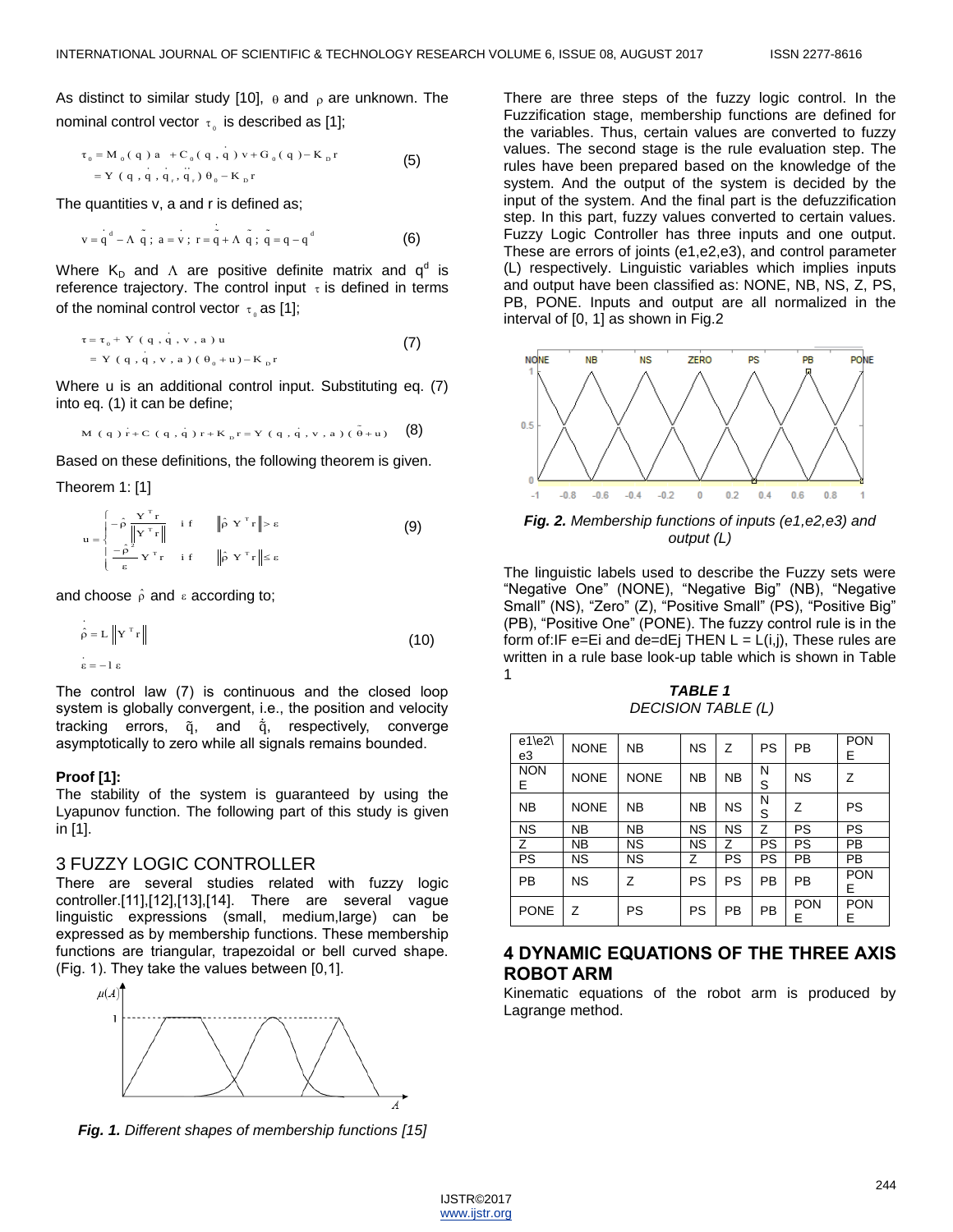

*Fig. 3. Three axis robot arm [16]*

Where  $m_1$  and  $m_2$  are masses of the links,  $L_1$  and  $L_2$  are the lengths of the links,  $I_1$ ,  $I_2$  and  $I_3$  are the mass inertia of the links and  $q_1$ ,  $q_2$  and  $q_3$  are the angles of the links. Also the

torques are represented in a matrix form like in (11) [17]  
\n
$$
\tau = \begin{vmatrix}\nM_{11} & M_{12} & M_{13} \\
M_{21} & M_{22} & M_{23} \\
M_{31} & M_{32} & M_{33}\n\end{vmatrix} \begin{vmatrix}\n\dot{q}_1 \\
\dot{q}_2 \\
\dot{q}_3\n\end{vmatrix}
$$
\n(11)  
\n
$$
+ \begin{vmatrix}\nC_{11} & C_{12} & C_{13} \Gamma \dot{q}_1 \\
C_{21} & C_{22} & C_{23} \end{vmatrix} \begin{vmatrix}\n\dot{q}_1 \\
\dot{q}_2 \\
\dot{q}_3\n\end{vmatrix} + \begin{vmatrix}\nG_{11} \Gamma q_1 \\
G_{21} \end{vmatrix}
$$
\n
$$
= 1, + (m_1(\frac{1}{2})^2 + 1,) \cos^2 q_2
$$
\n
$$
+ m_21, [1, \cos q_2 + 1, \cos q_{23} \cos q_2] + (m_2(\frac{1}{2})^2 + 1,) \cos q_{12}
$$
\n
$$
= 0, M_{13} = 0, M_{21} = 0, M_{21} = 0
$$
\n
$$
M_{22} = (m_1(\frac{1}{2})^2 + 1_2) + m_21_1^2 + m_21_1^1_2 \cos q_3 + (m_2(\frac{1}{2})^2 + 1_2)
$$
\n
$$
= 0, M_{23} = m_21, (\frac{1}{2})^2 \cos q_3 + m_2(\frac{1}{2})^2 + 1_3
$$
\n
$$
= m_21, (\frac{1}{2})^2 \cos q_3 + m_2(\frac{1}{2})^2 + 1_3
$$
\n
$$
= 0, \quad M_{23} = m_21, (\frac{1}{2})^2 \cos q_3 + m_2(\frac{1}{2})^2 + 1_3
$$
\n
$$
= 0, \quad M_{31} = m_2(\frac{1}{2})^2 \cos q_3 + m_2(\frac{1}{2})^2 + 1_3
$$
\n
$$
= 0, \quad (1, \frac{1}{2})^2 \cos q_3 + m_2(\frac{1}{2})^2 + 1_3
$$

$$
C_{33} = 0
$$
  
\n
$$
G_{11} = 0
$$
  
\n
$$
G_{21} = gm_1 \frac{1}{2} cos q_2 + gm_2 1, cos q_2 + gm_2 \frac{1}{2} cos q_{23}
$$
  
\n
$$
G_{31} = gm_2 \frac{1}{2} cos q_{23}
$$
\n(12)

The simulations have been done under the maximum uncertainty (worse case) using the control law (9). In order to investigate the performance of the new and previous controller [1], each control law with the same control parameters such as  $K_d$ = diag(30 30 30) and  $\Lambda$ =diag(30 30 30) is applied to the same model system using same trajectory. The obtained results for  $K_d$  and  $\Lambda$  are plotted in Figures 4-9.



*Fig. 4. Response using the adaptive control law (9) and fuzzy-adaptive control law with (0.1\*cos(t)) trajectory when Kd=diag (30 30 30) =diag (30 30 30).*



*Fig. 5. Response using the adaptive control law (9) and fuzzy-adaptive control law with (0.1\*cos(t)) trajectory when Kd=diag (30 30 30) =diag(30 30 30),*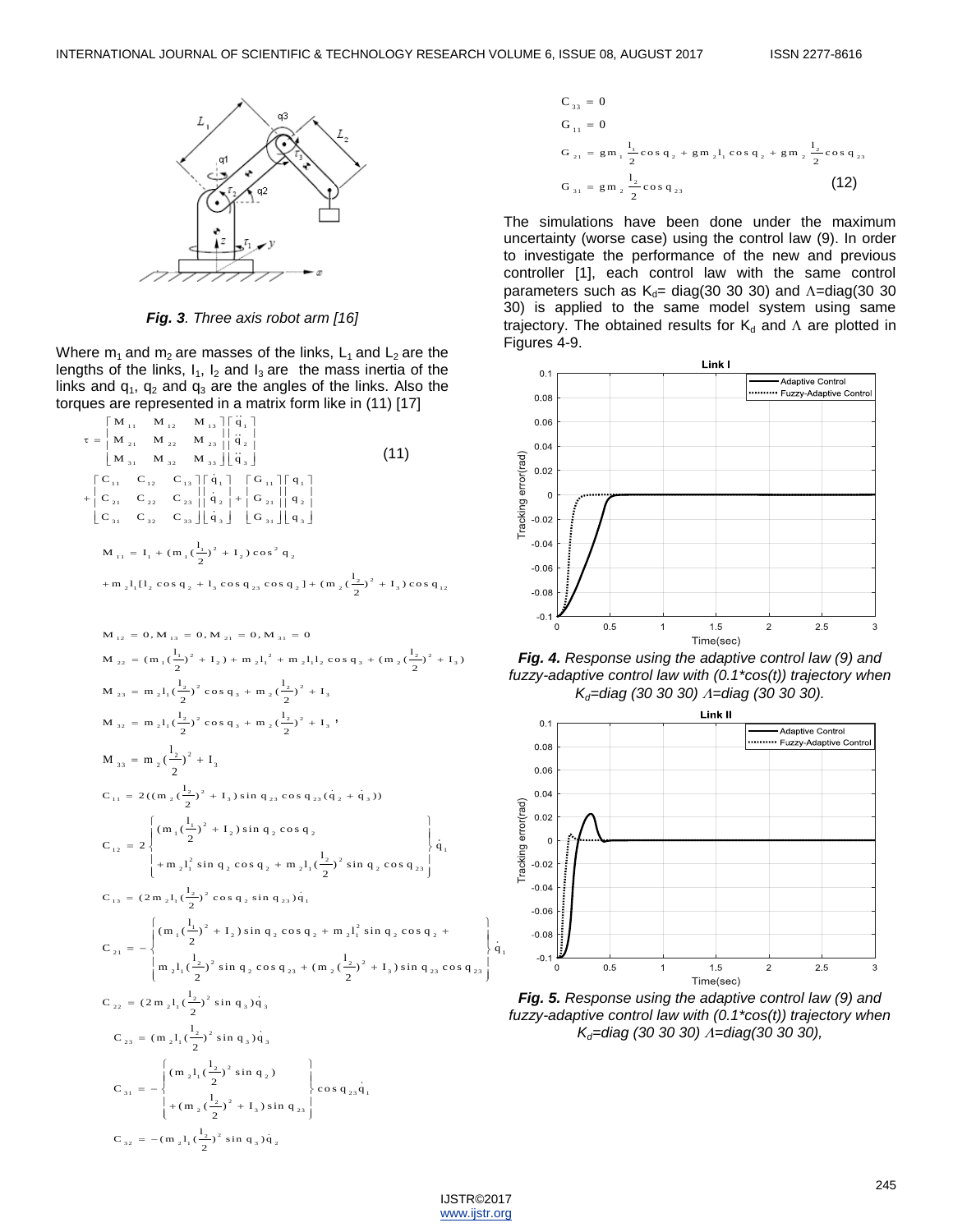

*Fig. 6. Response using the adaptive control law (9) and fuzzy- adaptive control law with (0.1\*cos(t)) trajectory when Kd=diag (30 30 30) =diag(30 30 30),*



*Fig. 7. Response using the adaptive control law (9) and fuzzy-adaptive control law with (0.5\*sin(t))) trajectory when Kd=diag (30 30 30) and =diag(30 30 30).*



*Fig. 8. Response using the adaptive control law (9) and fuzzy-adaptive control law with (0.5\*sin(t))) trajectory when Kd=diag (30 30 30) and =diag(30 30 30).*



*Fig. 9. Response using the adaptive control law (9) and fuzzy-adaptive control law with (0.5\*sin(t))) trajectory when Kd=diag(30 30 30) and*  $\Lambda$ *=diag(30 30 30).* 

As seen from Figures 4-9, tracking performance of the system changes depending on the values of the control gain L. Tracking performance of the fuzzy-adaptive is better then the adaptive control law (9). Tracking performance of the controller is improved by the fuzzy logic control parameter of L.

#### **5 CONCLUSION**

The aim of this study is to develop a novel fuzzy-adaptive control law in order to increase tracking performance of the robot manipulators. For this purpose, a fuzzy logic control rule is designed for control parameter L. In the previous study [1], the control gain is constant. The novelty of this project is that the control gain is defined by fuzzy logic controllers. As shown from Fig. 4-11, tracking performance of the proposed fuzzy-adaptive control law is better than the developed adaptive control law (9). Tracking performance of the controller changes depending on the values of the control gain L, and tracking performance can be improved by using fuzzy logic controller for the control gain to appropriate values. As seen from Fig. 4-11, the proposed fuzzy-adaptive control law increases tracking performance of the system.

### **References**

- [1]. Spong, M. W., "Adaptive control of robot manipulators design and robustness", American Control Conference, 2-4 June 1993 Urbana, pp. 2826-2830.
- [2]. Er, M. J. and Gao M., "Robust adaptive control of robot manipulators using generalized fuzzy neural networks", IEEE Transactions on Industrial Electronics, V. 50, N. 3, June 2003, pp. 620-628.
- [3]. Tayebi, A., "Adaptive iterative learning control for robot manipulators", Automatica, 40, 2004, pp.1195-1203.
- [4]. Fukao, T., Nakagawa, H. and Adachi, N., "Adaptive Tracking Control of a Nonholonomic Mobile Robot",